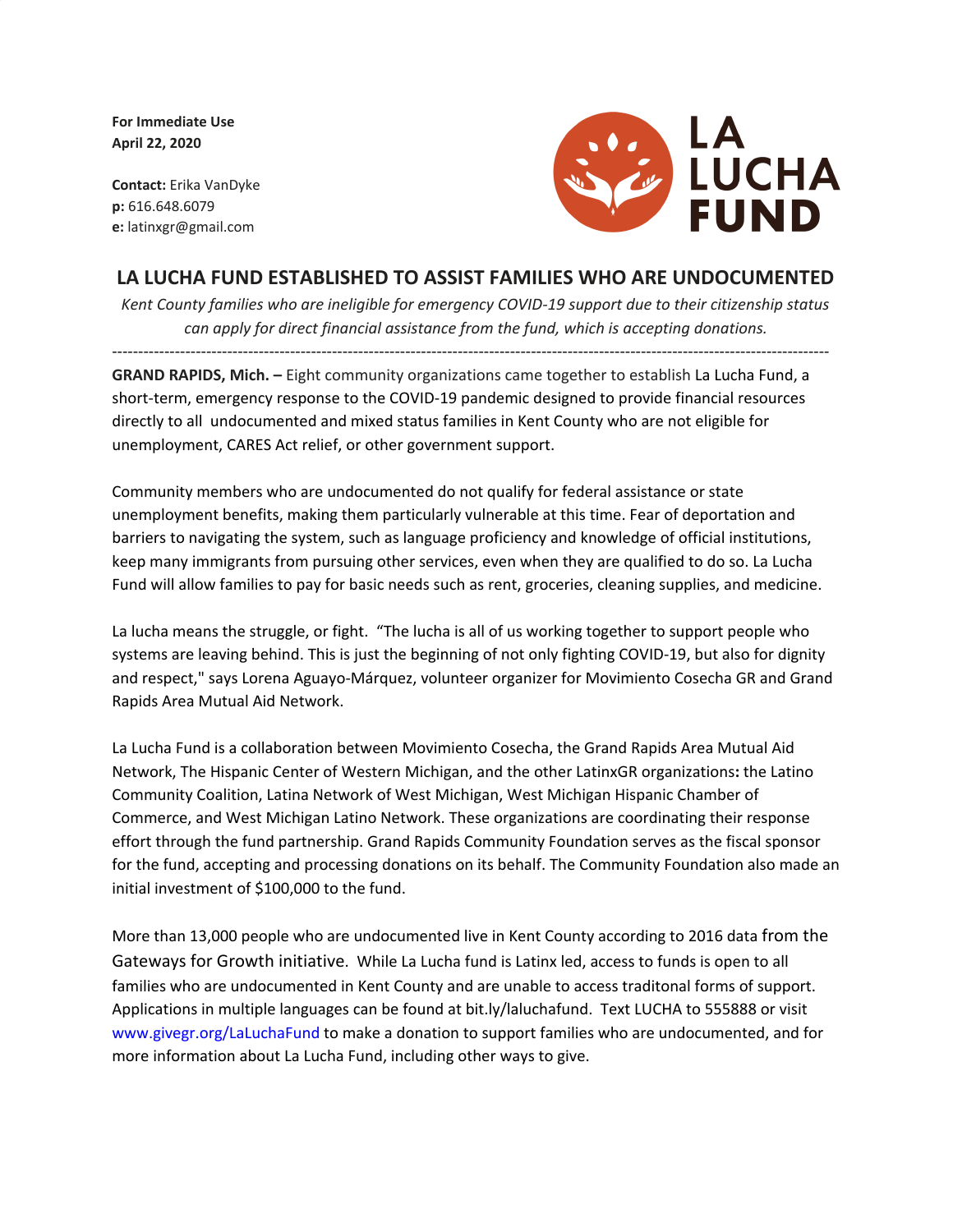**About LatinxGR:** The Hispanic Center of Western Michigan, Latino Community Coalition, Latina Network of West Michigan, West Michigan Hispanic Chamber of Commerce, and West Michigan Latino Network originally convened as LatinxGR in 2018 as a way for five of the major Latinx leadership organizations in Grand Rapids to use their collective voice to strategize and advocate for our community. Together, we are powerful.

**About Movimiento Cosecha:** Cosecha is a nonviolent movement fighting for permanent protection, dignity, and respect for the 11 million undocumented immigrants in the United States. Cosecha believes in using non-cooperation to leverage the power of immigrant labor and consumption and force a meaningful shift in public opinion. For more information, please visit lahuelga.com.

**About Grand Rapids Area Mutual Aid Network:** We are neighbors in the Greater Grand Rapids Area who are supporting each other through the 2020 COVID19 crisis, or the Coronavirus. For more information, please visit facebook.com/GRAMutAid.

**About Grand Rapids Community Foundation** - Grand Rapids Community Foundation leads Kent County in making positive, sustainable change. With its endowment, the Community Foundation supports local nonprofits, leads significant social change and helps donors achieve their philanthropic goals. For more information, please visit grfoundation.org.

**###**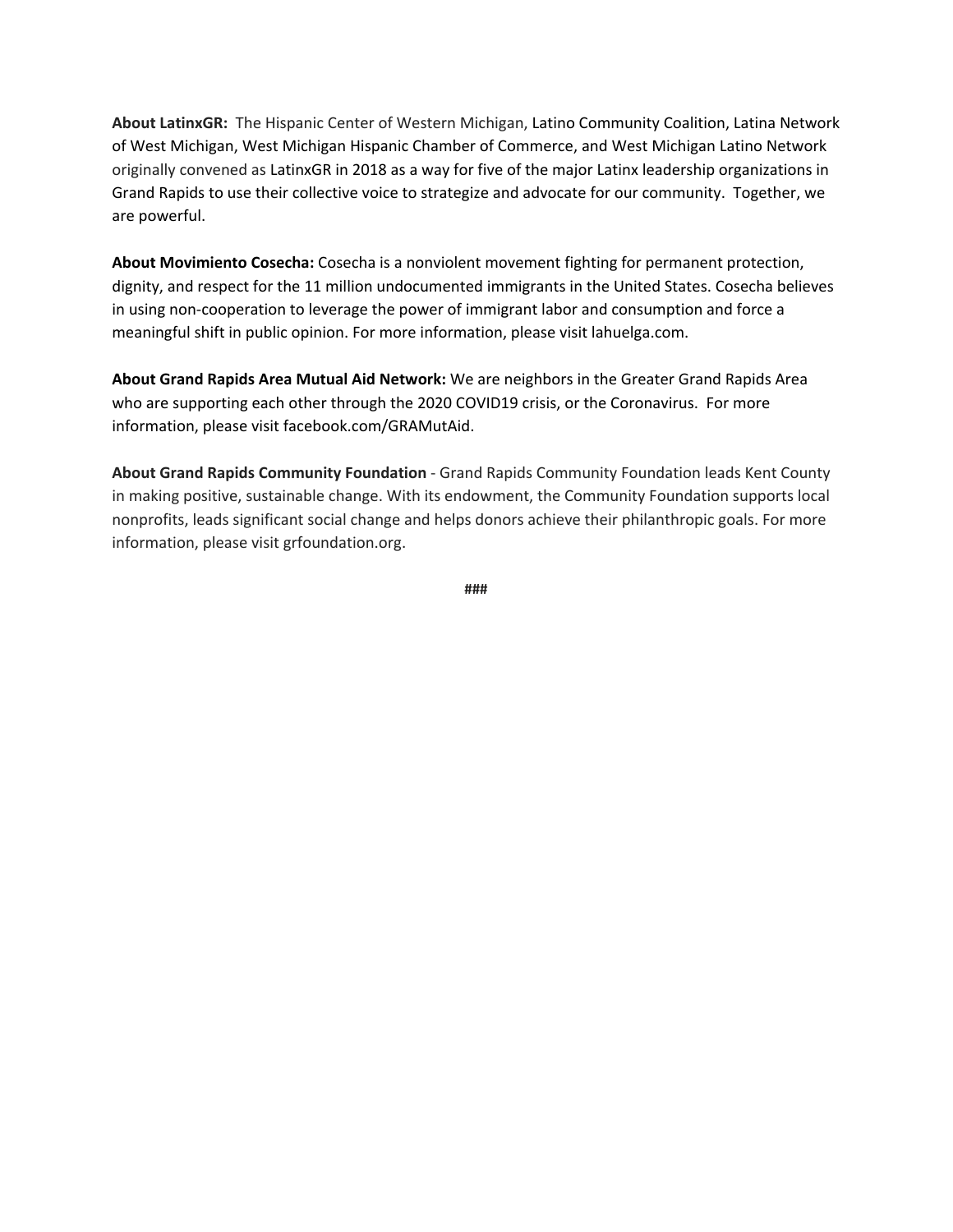**Para Uso Inmediato Abril 22, 2020**

**Contacto:** Erika VanDyke **t:** 616.648.6079 **ce:** latinxgr@gmail.com



## **EL FONDO LA LUCHA ESTABLECIDO PARA ASISTIR A LAS FAMILIAS INDOCUMENTADAS**

*Las familias del Condado de Kent que no son elegibles para el apoyo de emergencia COVID-19 debido a su condición de ciudadanía pueden solicitar asistencia financiera directa del fondo, que está aceptando donaciones.*

**GRAND RAPIDS, Mich. –** Ocho organizaciones comunitarias se unieron para establecer el Fondo La Lucha, una respuesta de emergencia a corto plazo a la pandemia COVID-19 diseñada para proporcionar recursos financieros directamente a todas las familias indocumentadas y de estado mixto en el Condado de Kent que no son elegibles para el desempleo, alivio de la Ley CARES u otro apoyo del gobierno.

-----------------------------------------------------------------------------------------------------------------------------------------

Los miembros de la comunidad que son indocumentados no califican para recibir asistencia federal o beneficios estatales de desempleo, lo que los hace particularmente vulnerables en este momento. El miedo a la deportación y las barreras para navegar por el sistema, como el dominio del idioma y el conocimiento de las instituciones oficiales, evitan que muchos inmigrantes busquen otros servicios, incluso cuando están calificados para hacerlo. El Fondo La Lucha permitirá que las familias paguen por necesidades básicas tales como alquiler, comestibles, artículos de limpieza y medicinas.

La lucha significa la esfuerza, o luchar. "La lucha es que todos trabajamos juntos para apoyar a las personas que los sistemas están dejando atrás. Este es solo el comienzo no solo de luchar contra COVID-19, sino también por la dignidad y el respeto ", dice Lorena Aguayo-Márquez, organizadora voluntaria del Movimiento Cosecha GR y la Grand Rapids Area Mutual Aid Network.

El Fondo La Lucha es una colaboración entre Movimiento Cosecha, la Grand Rapids Area Mutual Aid Network, el Hispanic Center of Western Michigan, y las otras organizaciones LatinxGR: la Latino Community Coalition, Latina Network of West Michigan, West Michigan Hispanic Chamber of Commerce, y West Michigan Latino Network. Estas organizaciones están coordinando su esfuerzo de respuesta a través de la asociación del fondo. Grand Rapids Community Foundation sirve como patrocinador fiscal del fondo, aceptando y procesando donaciones en su nombre. La Community Foundation ambién realizó una inversión inicial de \$100,000 para el fondo.

Más de 13,000 personas indocumentadas viven en el Condado de Kent según datos de 2016 de la iniciativa Gateways for Growth. Aunque el Fondo La Lucha está liderado por los latinos, el acceso a los fondos está abierto a todas las familias que están indocumentadas en el Condado de Kent y no pueden acceder a formas tradicionales de apoyo. Las aplicaciones en varios idiomas se pueden encontrar en bit.ly/laluchafund. Mande LUCHA a 555888 por text o visite www.givegr.org/LaLuchaFund para hacer una donación para apoyar a las familias indocumentadas y para obtener más información sobre el Fondo La Lucha, incluidas otras formas de donación.